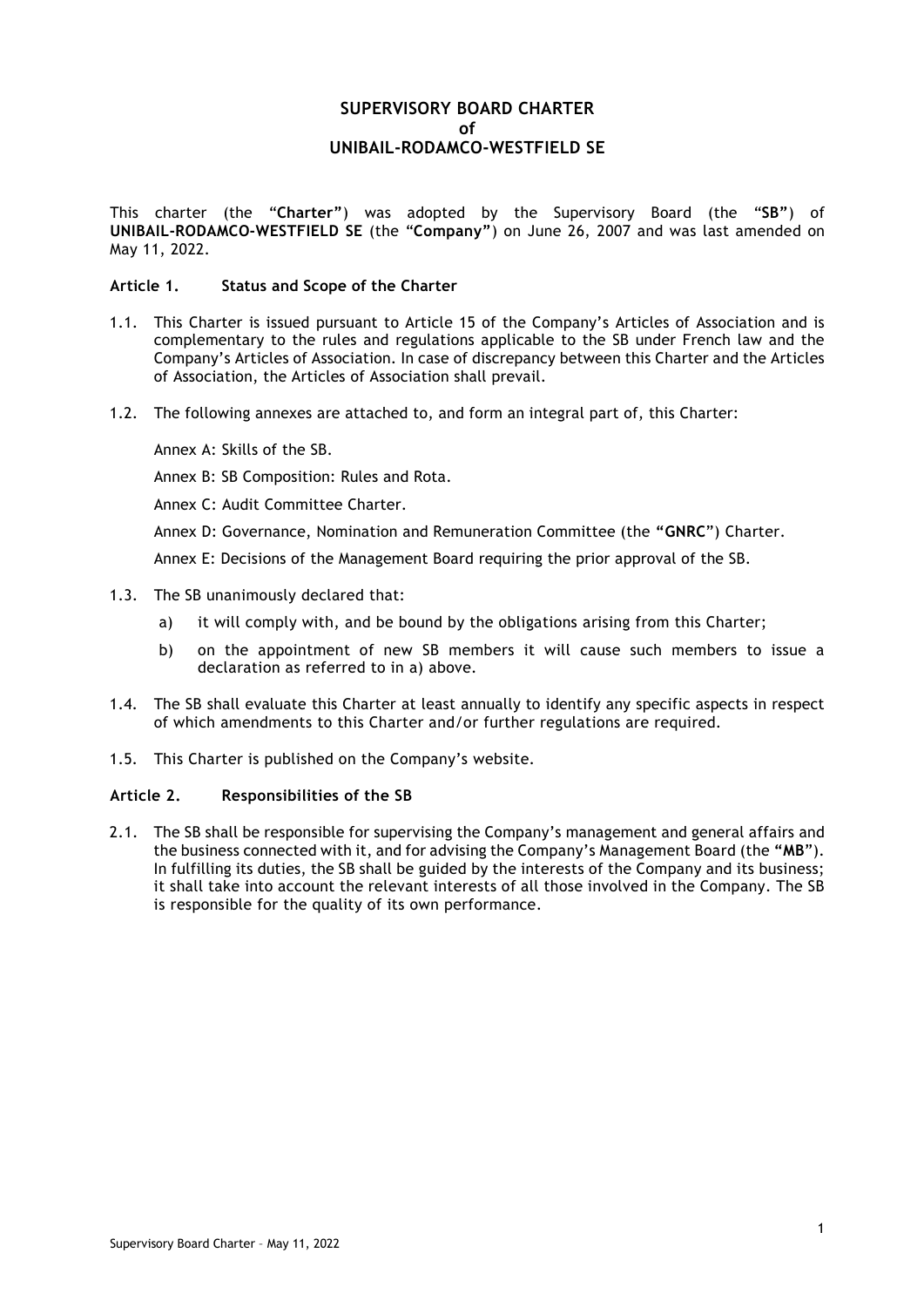- 2.2. Without prejudice to the relevant provisions of the Company's Articles of Association, the responsibilities of the SB shall include:
	- a) supervising and advising the MB on:
		- (i) the Company's performance;
		- (ii) the Company's strategy and risks inherent to its business activities;
		- (iii) the structure and management of risk management and internal control systems;
		- (iv) the financial reporting process; and
		- (v) the compliance with applicable legislation and regulations;
	- b) disclosing, complying with and enforcing the Company's corporate governance structure;
	- c) evaluating and assessing the functioning of the MB, the SB and their individual members (including the evaluation of the SB's profile and the induction and training program);
	- d) when the Company's ordinary general meeting of shareholders (the **"General Meeting**") issues a negative opinion on the remuneration packages of executive directors presented, the SB shall, on the advice of the GNRC, discuss this matter at its next meeting and immediately thereafter publish on the Company's website a notice detailing how it intends to deal with the opinion expressed by shareholders at such meeting;
	- e) handling and deciding on reported potential conflicts of interests between the Company on the one side and MB members on the other side;
	- f) handling and deciding on reported alleged irregularities that relate to the functioning of the MB;
	- g) approval of the proposed decisions of the MB as set out in Annex E.
- 2.3. The SB shall prepare a corporate governance report including its comments on the MB report and the financial statements. The SB's report shall at least include the information required by French law.
- 2.4. The SB appoints the MB members, including the MB Chairman.
- 2.5. To the extent permitted by applicable law, the Company takes out a D&O policy covering liability for the benefit of the SB members.

#### **Article 3. Composition, Expertise and Independence**

- 3.1. The SB shall be composed of 8 to 14 members. The SB shall prepare a profile of its competences and desired composition. The SB shall evaluate the profile at least annually.
- 3.2. The composition of the SB shall be such that the combined experience, expertise, balance in gender representation, mix of nationalities and age structure of its members meet the profile attached as Annex A and enables the SB to best carry out its responsibilities and duties to the Company and all others involved in the Company (including its shareholders), consistent with applicable law and regulations (including the rules of any exchange on which the Company may be listed). As regards the representation of men and women, nationalities and the diversity of skills, the SB shall publish in the universal registration document the objectives, methods and results of its policy on this matter.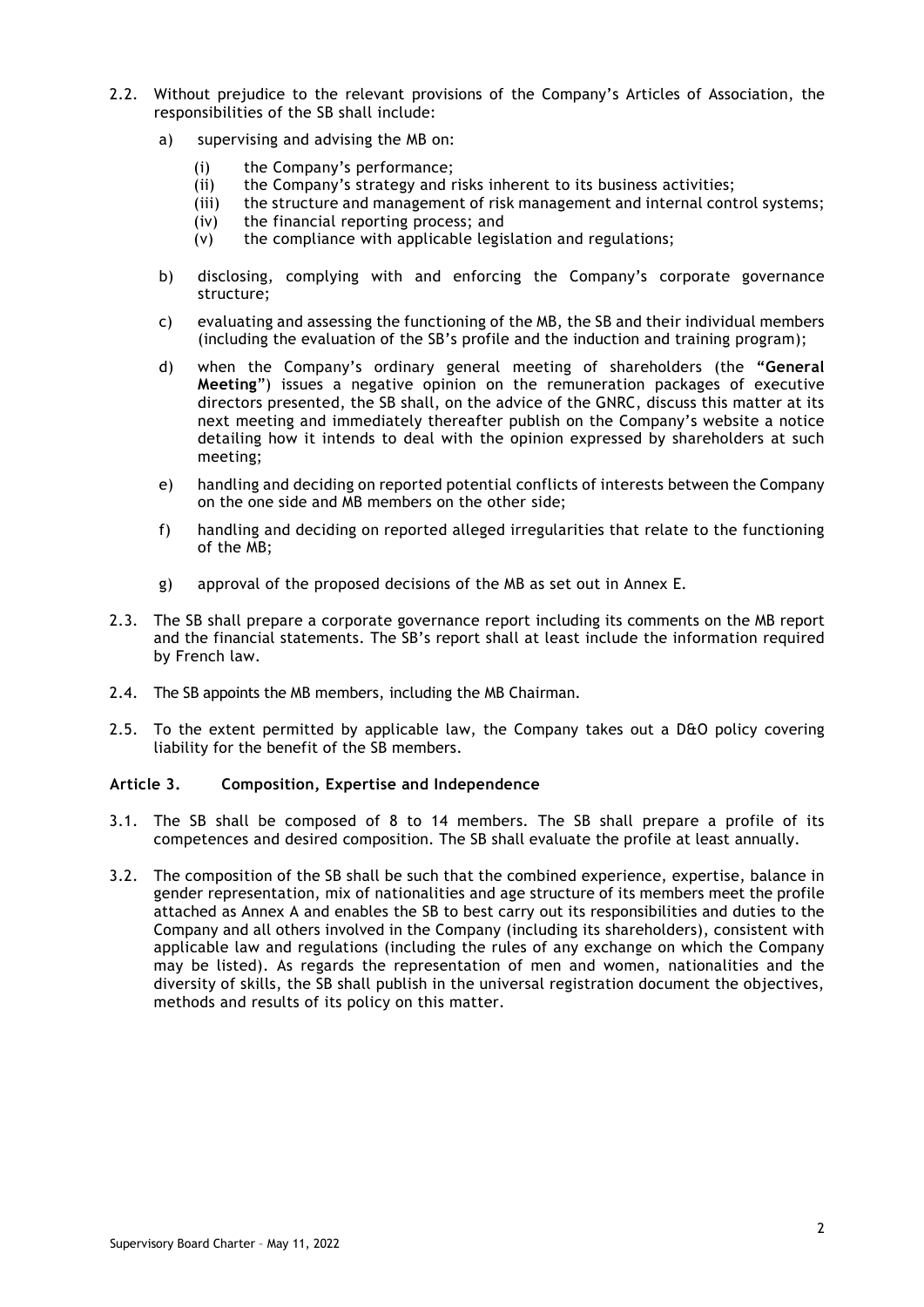- 3.3. In composing the SB, the following requirements must be observed:
	- a) all of its members shall hold a fairly significant number of stapled shares at least equal to one year of gross remuneration received as SB member (excluding committee remuneration and other remuneration and expenses) and, where possible, registered with the Company's share custodian<sup>[1](#page-2-0)</sup>;
	- b) all of its members must be capable of assessing the broad outline of the Company's strategy, activities and the nature of its business;
	- c) all of its members must match the profile attached as Annex A and, by way of their respective participation in the SB (upon (re-)appointment and thereafter), the SB as a whole must be composed in accordance with Article 3.2;
	- d) at least 2/3 of its members must be independent within the meaning of Article 3.4; and
	- e) terms of office are always renewable.
- 3.4. An SB member will be considered independent within the meaning of Article 3.3 (d) if he or she has no relationship of any kind whatsoever with the Company, its Group or the management of either that is such as to colour his or her judgment. The independence of an SB member is determined by a decision of the SB, upon the recommendation of the GNRC.

The criteria that the GNRC and the SB should examine in order to determine whether an SB member is independent and to help avoid the risk of a conflict of interest between the SB and the MB, the Company or its group, is as follows:

- 1. the SB member is not an employee or executive officer (*mandataire social exécutif*) of the Company, nor an employee or executive officer of its parent or of one of its consolidated subsidiaries, and has not been one during the previous 5 years;
- 2. the SB member is not an executive officer of a company in which the Company holds a directorship, directly or indirectly, or in which an employee appointed as such or a current or former (during the previous 5 years) executive officer of the Company is a director;
- 3. the SB member is none of the following (nor linked directly or indirectly to): a customer, supplier, investment banker or commercial banker – in each case: (i) which is material to the Company or its group, or (ii) for which the Company or its group represents a significant part of the entity's activity. In considering the materiality, the SB shall examine, for both entities when possible, the financial relationship, the continuity in duration and intensity of the relationship and the position of the SB member in such company;
- 4. the SB member does not have any close family ties with an executive director (*mandataire social*) of the Company;
- 5. the SB member has not been an auditor of the Company over the past 5 years;
- 6. the SB member has not been an SB member or director of the Company of its parent or of one of its consolidated subsidiaries for more than 12 years;
- 7. the SB member has not received personal financial compensation from the Company including any compensation related to the performance of the Company other than the compensation received for the work performed as an SB member and in so far as this is in line with the normal course of business;
- 8. the SB member is not representing any major shareholder of the Company (>10%);
- 9. the SB member is not a member of the management board of a company, of which an MB member (that he/she supervises) is a supervisory board member (cross-ties); or
- 10. the SB member has not temporarily managed the Company during the preceding 12 months while MB members were absent or unable to fulfil their duties.

As for SB members representing the Company's significant shareholders or its parent company, they shall be considered independent as long as they do not in whole or in part control the

<span id="page-2-0"></span><sup>1</sup> The requirement must be satisfied within 2 years of their first date of nomination.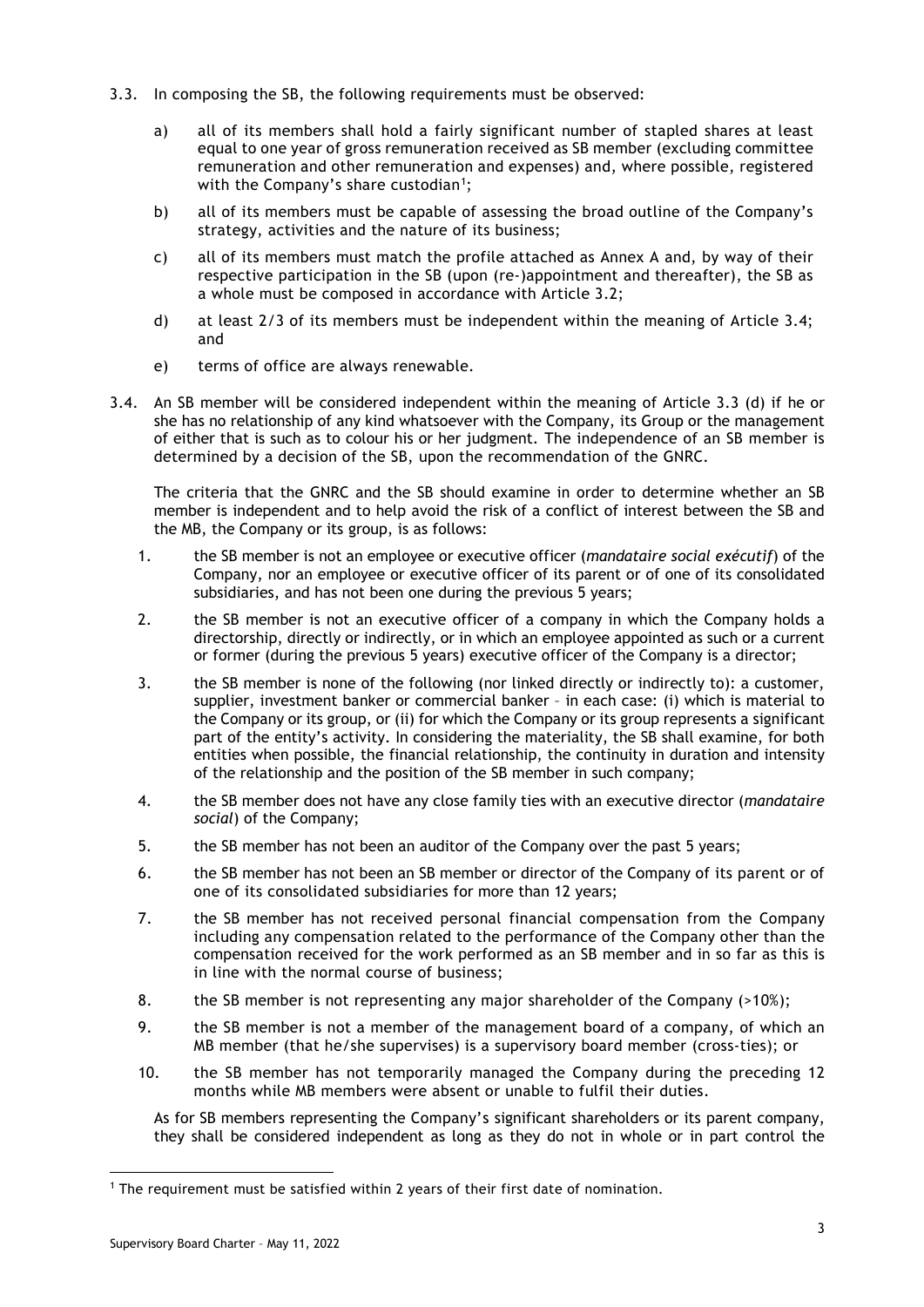Company; beyond a threshold of 10% of the share capital or voting rights, the SB acting upon a report from the GNRC, should examine individually each case in order to determine whether the given SB member may be considered independent or not, taking into account the composition of the Company's share capital and whether there exists potential for any conflicts of interest.

3.5. Each member of the SB shall be required to submit to the MB Chairman and the SB Chairman any information as may be required to comply with the regulations of the French *Autorité des marchés financiers* or other market regulator in a prospectus, universal registration document (*document d'enregistrement universel*) or other document as well as with the regulations of the AFM and Euronext Paris and Amsterdam.

Each SB member shall act with independence, loyalty and professionalism.

3.6. Each SB member shall not hold more than 4 non-executive directorships in any French or foreign listed company not affiliated with his or her group (*i.e.* a total of 5 non-executive directorships in any listed company including the Company). Each SB member who is an executive director at another company shall not hold more than 2 non-executive directorships in any French or foreign listed company not affiliated with his or her group (*i.e.* a total of 3 mandates including the Company).

Each SB member shall seek the prior approval of the SB (who shall conduct, among other things, a conflicts of interest analysis) before accepting a new directorship and shall keep the SB informed of the directorships or any other commitment held in any other organisation(s), including participation on any committee(s).

## **Article 4. Chairman, Vice-Chair and SB Secretary**

- 4.1. The SB shall appoint a Chairman and a Vice-Chair from among its members. The Chairman represents the SB in external matters.
- 4.2. The SB Chairman ensures:
	- a) the SB members follow their induction and training programs;
	- b) the SB members receive in good time all information which is necessary for the proper performance of their duties;
	- c) there is sufficient time for consultation and decision-making by the SB;
	- d) the committees of the SB function properly;
	- e) the performance of the MB and SB members is assessed at least once a year;
	- f) the SB appoints a Vice-Chair (who may temporarily replace the Chairman if he/she is absent or incapacitated);
	- g) receiving, and deciding on, related party transactions within the meaning of French law;
	- h) receiving, and deciding on, reported alleged irregularities relating to the functioning of the MB members;
	- i) the orderly and efficient conduct of the General Meeting;
	- j) the timely decision by the SB on MB proposals subject to the prior approval of the SB, as set out in Annex E; and
	- k) that the information required by French law is published in the SB's report.
- 4.3. The SB shall be assisted by an SB Secretary.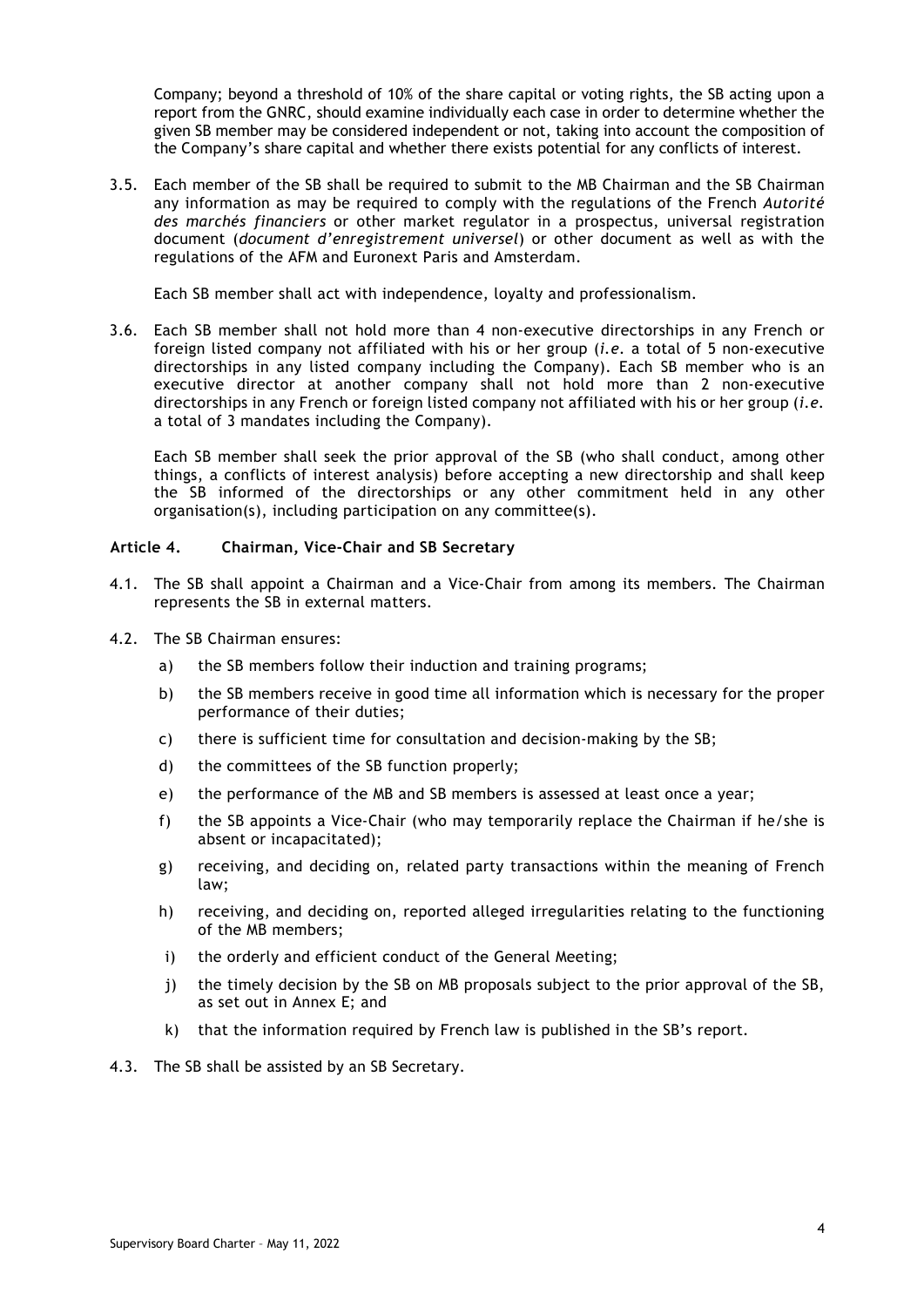# **Article 5. Supervisory Board Committees**

- 5.1. The SB shall have two committees, *i.e.* the Audit Committee and the GNRC, to be appointed by the SB from its own members. The (entire) SB remains responsible for its decisions even if they were prepared by one of the SB committees; the SB committees only having the power to make recommendations.
- 5.2. The SB shall appoint a Chair of the Audit Committee and of the GNRC from among the members of the respective committees.
- 5.3. The SB shall prepare charters governing the respective committee's practices and principles (responsibilities, composition, meetings, etc.). The charters of the respective committees are attached as Annexes C and D to the present Charter.
- 5.4. The charters of the respective committees and their composition shall be placed on the Company's website.
- 5.5. The SB shall be informed of the deliberations and findings of each of the committees in the first SB meeting following the relevant committee meeting.

## **Article 6. (Re-)appointment, Term and Resignation**

- 6.1. The SB members shall be appointed in accordance with the Company's Articles of Association. On re-appointment, the candidate's past performance of his/her duties as an SB member shall be taken into account. SB members shall be appointed for a maximum period of 3 years at a time.
- 6.2. The SB shall prepare resignation rules and rota to prevent, to the greatest extent possible, reappointments occurring simultaneously. The present resignation rules and rota of the SB are attached as Annex B. Subject to Article 6.3, SB members shall resign in accordance with the resignation rota.
- 6.3. SB members shall retire early in the event of inadequate performance or structural differences of opinion or incompatibility of interests.
- 6.4. In the event that more than 1/3 of the SB members are over 70 years of age, the eldest of the members over 70 years of age and above said limit are deemed to have resigned.

#### **Article 7. Remuneration**

- 7.1. The global remuneration envelope of the SB is determined by the General Meeting. The SB decides the repartition of such amount among its members and the members of its committees, subject to, if applicable, the vote of such remuneration at the General Meeting pursuant to applicable law.
- 7.2. SB members' ownership interest in the Company shall be for long-term investment.
- 7.3. Rules providing for SB members' investments and transactions in the Company are included in the Company's insider trading rules as published on the Company's website.
- 7.4. SB members shall be reimbursed by the Company for all reasonable costs and expenses incurred in connection with their attendance of meetings and the program as referred to in Article 8. Any other reasonable costs and expenses shall only be reimbursed, either in whole or in part, if such costs and expenses have been incurred with the prior consent of the SB Chairman, or of the Audit Committee Chair if such costs and expenses have been incurred by the SB Chairman. The SB Chairman shall inform the SB of such expenses paid on an annual basis, where appropriate.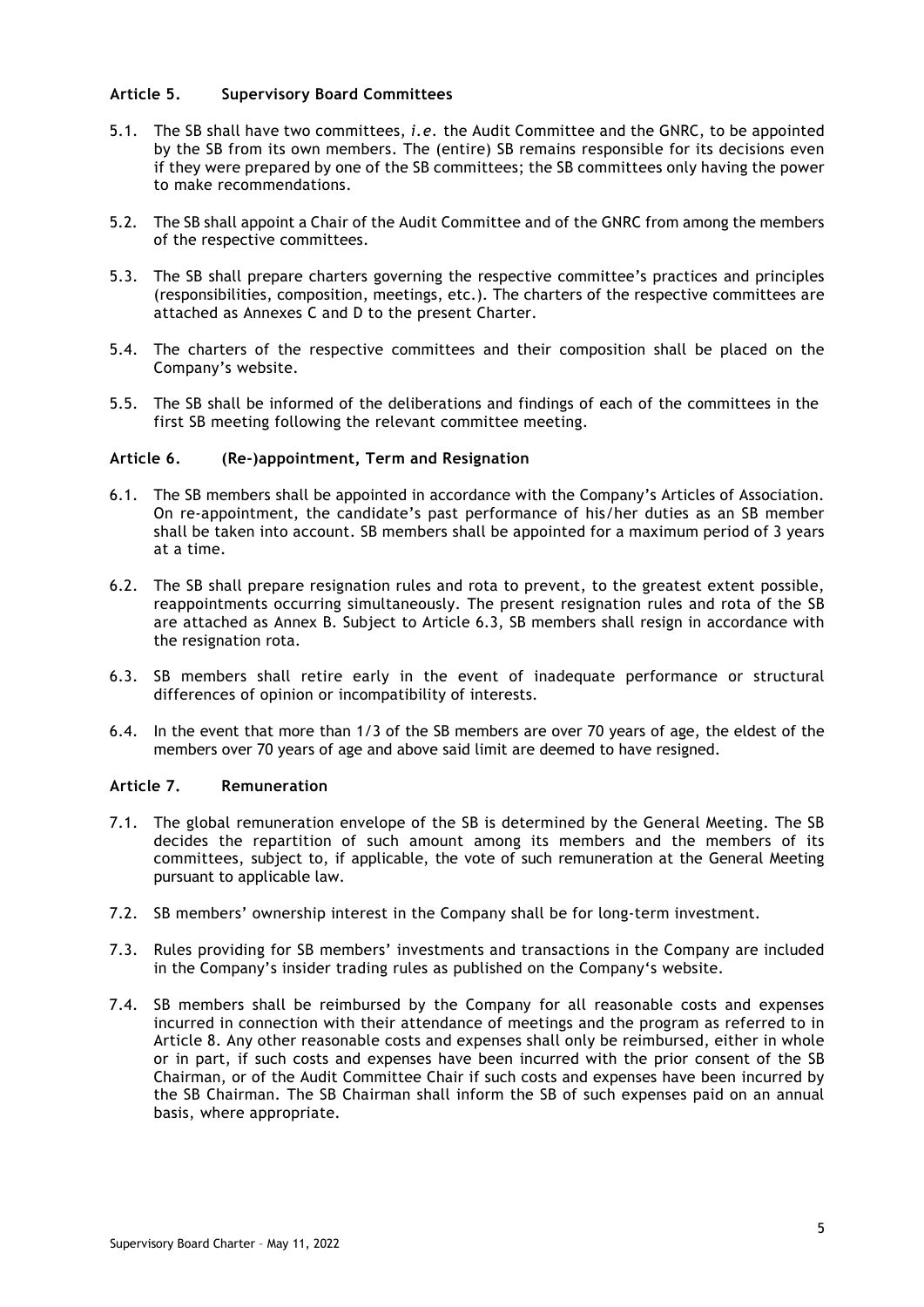7.5. The remuneration, reimbursement of expenses and other agreed terms and conditions, including the date as of which such payments shall be made, shall be determined by the General Meeting and be agreed in writing between the Company and each SB member. The notes to the annual accounts shall contain full and detailed information on the amount and structure of the remuneration of SB members.

## **Article 8. Induction Program and Ongoing Training and Education**

Once appointed, each SB member shall follow an induction program, prepared and sponsored by the Company, addressing:

- a) specific aspects unique to the Company and its business activities;
- b) financial reporting by the Company;
- c) general financial and legal affairs; and
- d) responsibilities of SB members.

## **Article 9. SB Meetings (board calendar, videoconferences, participants, minutes)**

- 9.1. The SB shall hold at least 5 meetings per year and whenever the SB Chairman or at least one third of its members or any MB member has requested a meeting in writing. SB meetings are generally held at the Company's registered office, but may also take place elsewhere. Meetings may be held by video conference provided that all participants can hear each other simultaneously and debates are transmitted continuously and simultaneously, in conformity with French law.
- 9.2. SB member remuneration shall include a preponderant variable portion based on attendance to SB and committee meetings. SB members who are frequently absent during SB and committee meetings shall explain their absence to the SB Chairman. SB member attendance rates shall be reported in the Company's universal registration document.
- 9.3. Unless the SB decides otherwise, meetings of the SB shall be attended by MB members save for meetings concerning:
	- a) the evaluation of the functioning of the MB and its individual members, and the conclusions to be drawn from that evaluation;
	- b) the evaluation of the functioning of the SB and its individual members, and the conclusions to be drawn from that evaluation;
	- c) the desired profile and composition of the SB;
	- d) the vote on related party transactions within the meaning of Article L. 225-86 of the French Commercial Code; and
	- e) deliberation on any issue relating to the remuneration of each MB member.
- 9.4. The Company's external auditors shall attend each SB meeting at which the examination, adoption and, if applicable, approval of the interim and annual accounts are discussed.
- 9.5. Where practically possible, notices convening a meeting, the agenda of items and documents to be considered and discussed shall be received by each SB member at least 3 days prior to the meeting.
- 9.6. Minutes of the meeting shall be prepared by the SB Secretary. They shall generally be adopted at the next meeting. The minutes shall be signed for adoption by the SB Chairman and another SB member. The SB Secretary and Group General Counsel may issue and sign extracts of the adopted minutes.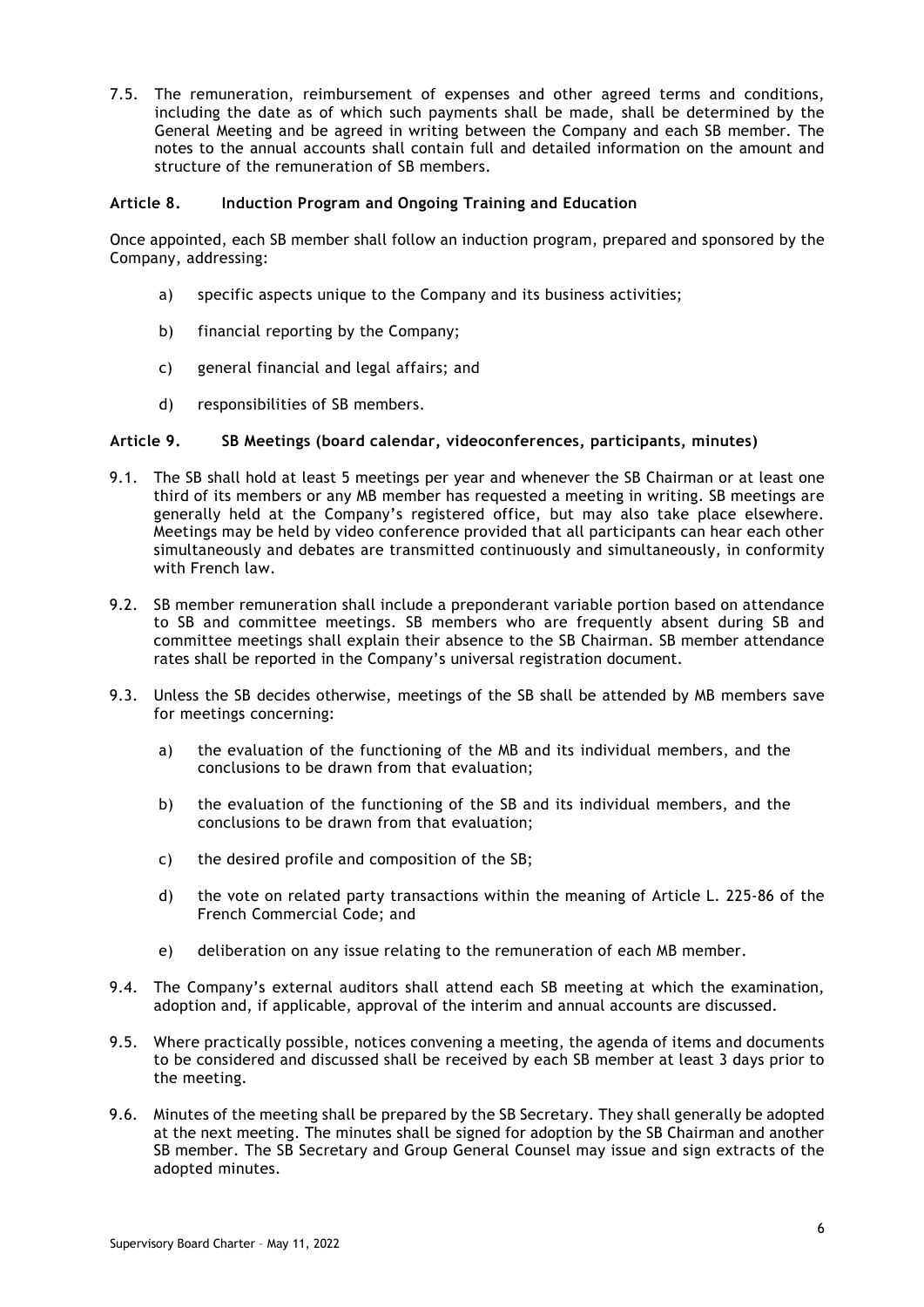9.7. To the extent possible, the meetings of the SB shall be held in English and minutes of the meeting shall be prepared in English. A French translation of said minutes shall be prepared for filing and registration purposes, if applicable.

## **Article 10. SB Decisions (quorum, votes, items to be considered)**

- 10.1. An SB member may only be represented by other SB member(s) subject to a duly executed power of attorney authorising such SB member to represent and/or vote on their behalf in the relevant SB meeting. The SB will pass resolutions in a meeting where at least 50 percent of its members are present and/or represented.
- 10.2. In case of equal number of votes against and in favour of a resolution, the SB Chairman shall have a casting vote.
- 10.3. Each year, the SB prepares a report on its functioning that is included in the Company's universal registration document.
- 10.4. Decisions falling within the scope of the SB's own purview referred to in Article L. 225-82 paragraph 3 of the French Commercial Code may be taken by written consultation, including but not limited to decisions regarding:
	- a) any necessary amendments to the Articles of Association in order to comply with legal and regulatory provisions;
	- b) authorisation of sureties, endorsements and guarantees (*cautions, avals et garanties*);
	- c) co-optation of a new SB member; and
	- d) convening of the general meeting as well as decisions to transfer the Company's registered office within the same department.

## **Article 11. Conflicts of Interest**

- 11.1. An SB member shall not participate in the discussions and/or decision-taking process on a subject or transaction in relation to which he/she has a conflict of interest with the Company within the meaning of Article L. 225-86 of the French Commercial Code.
- 11.2. Each SB member shall immediately report any potential conflict of interest concerning an SB member to the SB Chairman and to the other SB members. An SB member with such (potential) conflict of interest must provide the SB Chairman and the other SB members with all information relevant to the conflict.
- 11.3. The SB Chairman shall procure that these transactions will be referred to in the Company's universal registration document.

## **Article 12. Complaints**

The MB shall ensure that employees have the opportunity, without jeopardising their legal position, to report alleged irregularities of a general, operational or financial nature within the Company to the relevant confidential adviser designated for such purpose and if such reported irregularities are not appropriately dealt with, to the SB Chairman.

#### **Article 13. Information, Relationship with the MB**

13.1. The SB and its individual members shall have their own responsibility for obtaining all information from the MB and the external statutory auditors that the SB needs for the due performance of its duties, to the extent permitted by law. If the SB deems necessary, it may authorise any of its member(s) to obtain information on the SB's behalf, from the Company's officers, employees and external advisors and it shall have free access to the Company's offices. The MB shall timely provide the necessary means for this purpose. The SB may require that certain officers, employees and/or external advisors attend its meetings or its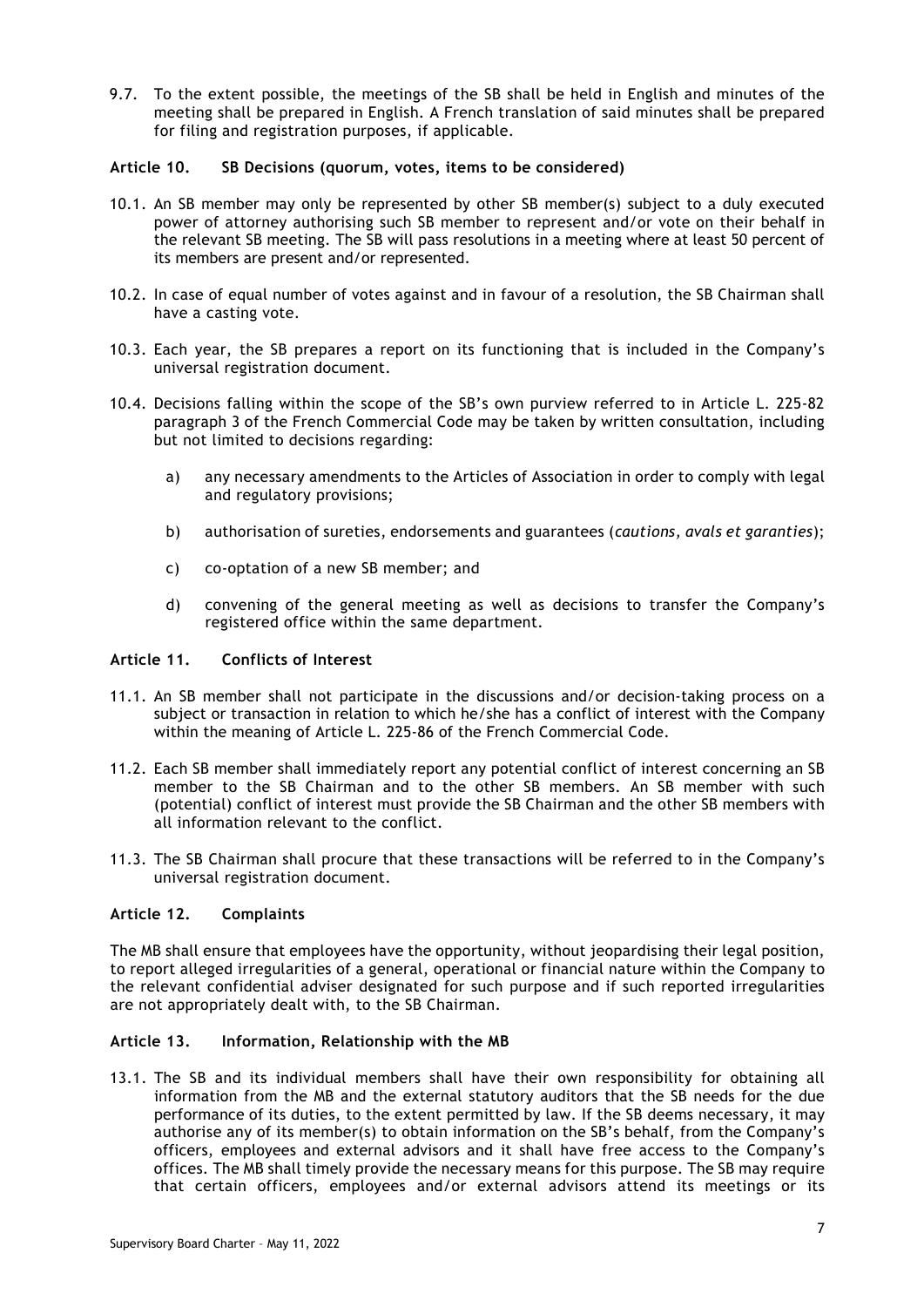committee meetings.

13.2. If an SB member should receive information or indications relevant to the SB in the proper performance of its supervisory and advisory tasks (from a source other than the MB or SB), he shall disclose this information to the SB Chairman as soon as possible. The SB Chairman shall subsequently inform the entire SB.

## **Article 14. Relationship with Shareholders**

- 14.1. Pursuant to French law, the General Meeting is convened by the MB, the SB being also competent to convene such General Meeting. The person(s) convening the meeting shall ensure that it is held in due time and that the shareholders are informed of all facts and circumstances relevant to the item(s) on the agenda. The announcement for the General Meeting and the agenda will be placed on the Company's website.
- 14.2. MB and SB members shall participate in shareholders meetings, unless they are prevented from attending on serious grounds. The SB Chairman shall, as a general rule, chair the General Meetings.
- 14.3. The MB Chairman is in charge of the relations with the Company's major shareholders. The SB Chairman will be encouraged to meet these shareholders in close cooperation with the MB Chairman.

## **Article 15. Confidentiality**

SB members shall treat all information and documentation acquired within the framework of their membership with the necessary discretion and, in the case of confidential information, with the appropriate secrecy. Confidential information shall not be disclosed outside the SB and the MB, made public or otherwise made available to third parties, even after resignation from the SB, unless it has been made public by the Company or it has been established that the information is already in the public domain.

#### **Article 16. Amendment**

This Charter (including its annexes) may be amended by a resolution of the SB to that effect. Such resolution shall be adopted by a 2/3 majority of the members composing the SB. Such resolutions shall be referred to in the Company's universal registration document.

# **Article 17. Governing Law and Jurisdiction**

- 17.1. This Charter shall be governed by and construed in accordance with the laws of France.
- 17.2. The courts of Paris, France, shall have exclusive jurisdiction to settle any dispute arising from or in connection with this Charter (including any dispute regarding the existence, validity or termination of this Charter).

# **Article 18. Translation of the Original Text**

The English text of this Charter shall be binding and prevail in case of any variance between the English text and the French translation hereof.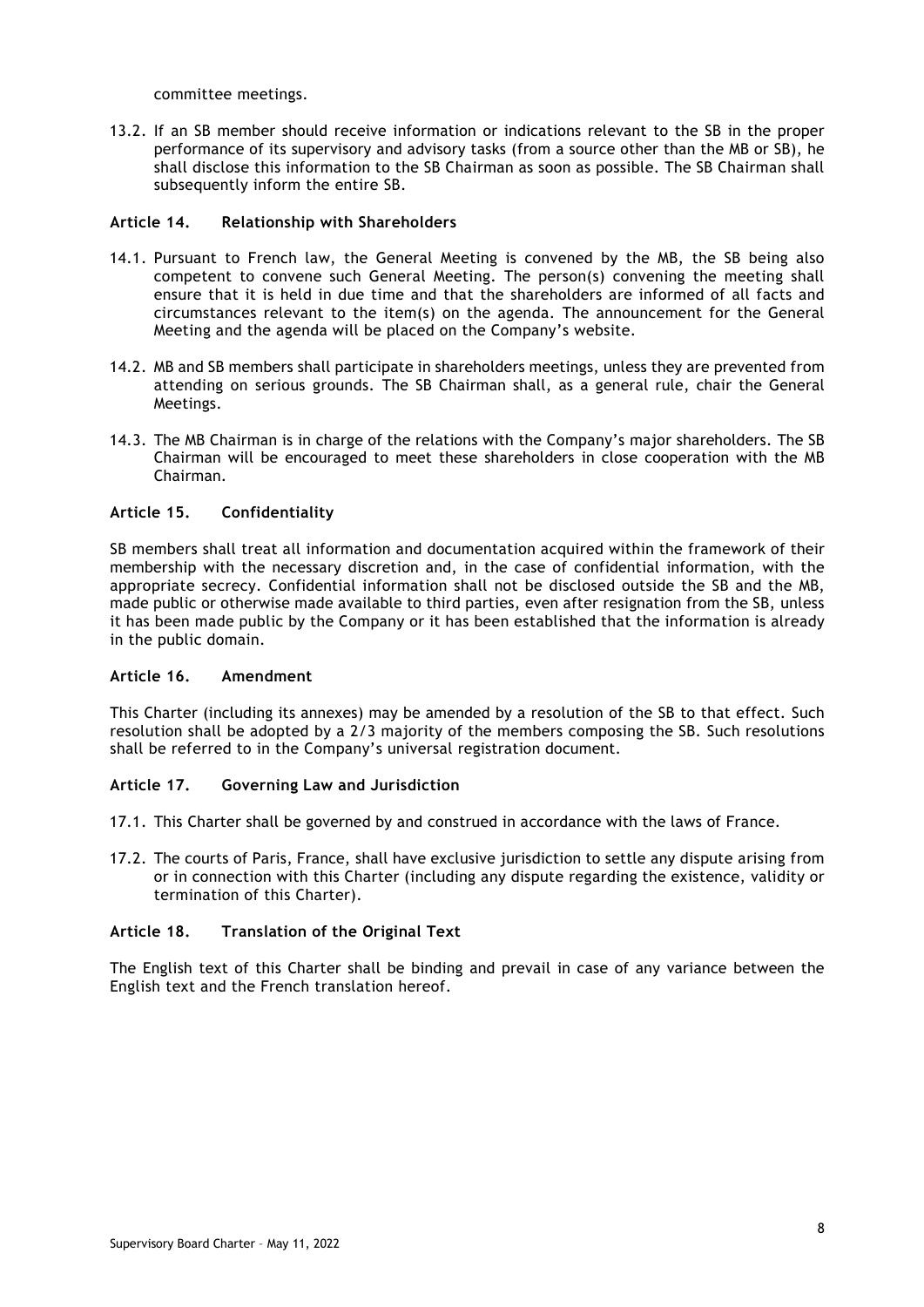## **SKILLS OF THE SUPERVISORY BOARD**

This annex was adopted pursuant to Article 3.1 of the charter (the **"SB Charter**") of the Supervisory Board (the **"SB**") of **UNIBAIL-RODAMCO-WESTFIELD SE** (the **"Company**") and was last amended on May 11, 2022.

Taking into account the present nature and scope of the operations of the Company and its affiliates, its strategy for the medium and long-term, the related risks and the importance of its international operations, the skills of the SB shall be such that the combined experience, expertise and age structure of its members enables the SB to best carry out its general supervision role as well as its fiduciary and advisory responsibilities. The skills of the SB will further be such that there will be a reasonable balance between the number of members who carry out professional activities on a daily basis and those who are non-executives.

In addition to an independent personality, entrepreneurship and international business or high level advisory or management experience, additional SB member qualities may include: significant real estate investment; digital transformation, e-commerce, cyber risk, CSR / sustainability, marketing or (online) retail business expertise; executive or non-executive board experience; or financial expertise.

In decisions pertaining to its skills, the SB shall also strive for diversity in its membership in terms of gender, age, nationality and professional experience; amongst other things.

At least one member of the SB shall be a financial expert, in the sense that he/she has relevant knowledge and experience of financial administration and accounting for listed companies applying IFRS accounting methods.

This annex for the SB and its members has been drawn up in cooperation with the Company's Management Board (the **"MB**") and will be evaluated periodically by the SB in consultation with the MB and adjusted, if necessary.

In case of a vacancy for SB membership an individual profile shall be drawn up, in consultation with the MB, by the GNRC for approval by the SB thereby taking into account the specific requirements for such vacancy as well as the present and future composition of the SB.

This annex shall be reviewed at least annually by the SB.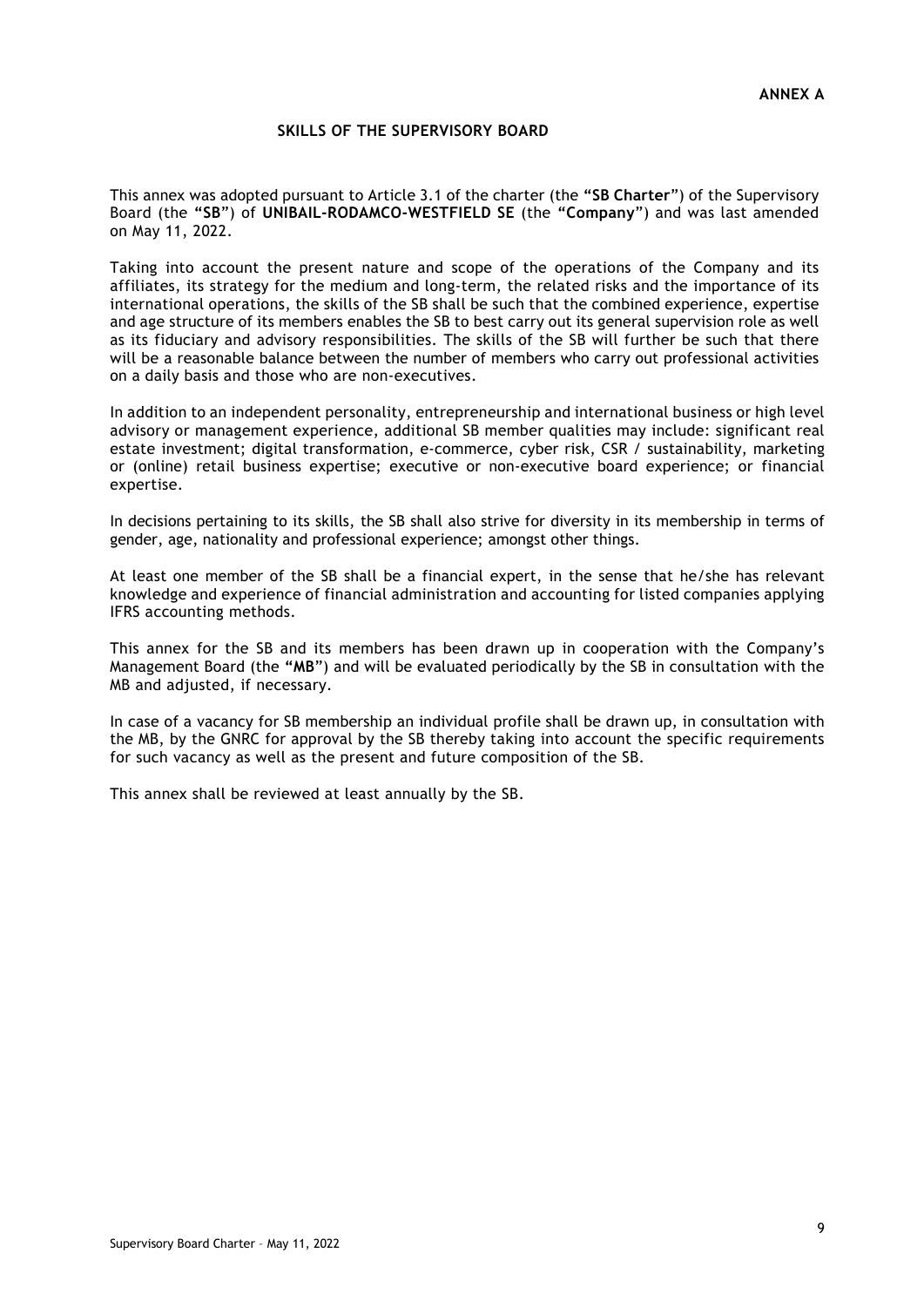## **SUPERVISORY BOARD COMPOSITION: RULES AND ROTA**

These rules were prepared pursuant to Article 6.2 of the Charter of the Supervisory Board (the **"SB"**) of **UNIBAIL-RODAMCO-WESTFIELD SE** (the **"Company"**).

The following rules will be adhered to by the SB:

- 1. SB members will be co-opted and proposed for nomination by the SB to the General Meeting and, subsequently, approved and/or dismissed by the General Meeting (Articles of Association: Article 13.1).
- 2. SB members are appointed for a maximum 3-year term, expiring at the end of the General Meeting called to approve the accounts for the fiscal year-end in the year that the member's term expires (Articles of Association: Article 13.3). The General Meeting may appoint a SB member to serve for a term of 1 or 2 years in order to ensure adequate rotation of SB members.
- 3. SB members may be elected for additional terms (Articles of Association: Article 13.3).
- 4. The tenure of an SB member depends on the condition that he/she is not over 75 years of age. Should an SB member reach this age limit while in office, he/she shall be deemed to have stepped down at the first annual General Meeting held after the end of the year during which he/she has the 75<sup>th</sup> birthday (Articles of Association: Article 13.4)
- 5. At all times, at least 2/3 of all SB members will be less than 70 years of age (Articles of Association: Article 13.5)
- 6. In the event that more than 1/3 of the SB members are over 70 years of age, the eldest member(s) over 70 years of age and above the said limit is (are) deemed to have resigned.
- 7. Legal entities may not be members of the SB (Articles of Association: Article 13.7).
- 8. The SB shall be composed of 8 to 14 members (SB Charter: Article 3.1).
- 9. The composition of the SB shall be such that the combined experience, expertise, balance in gender representation, mix of nationalities and age structure of its members meet the Profile - *Annex A to the SB Charter* (SB Charter: Article 3.2).
- 10. In composing the SB, it must be ensured that all of its members shall be capable of assessing the broad outline of the Company's strategy, activities and the nature of the business (SB Charter: Article 3.3.b).
- 11. At all times, at least 2/3 of all SB members will be independent within the meaning of Article 3.4 of the SB Charter (SB Charter: Article 3.3.d).
- 12. SB members shall retire early in the event of inadequate performance or structural differences of opinion or incompatibility of interests (SB Charter: Article 6.3).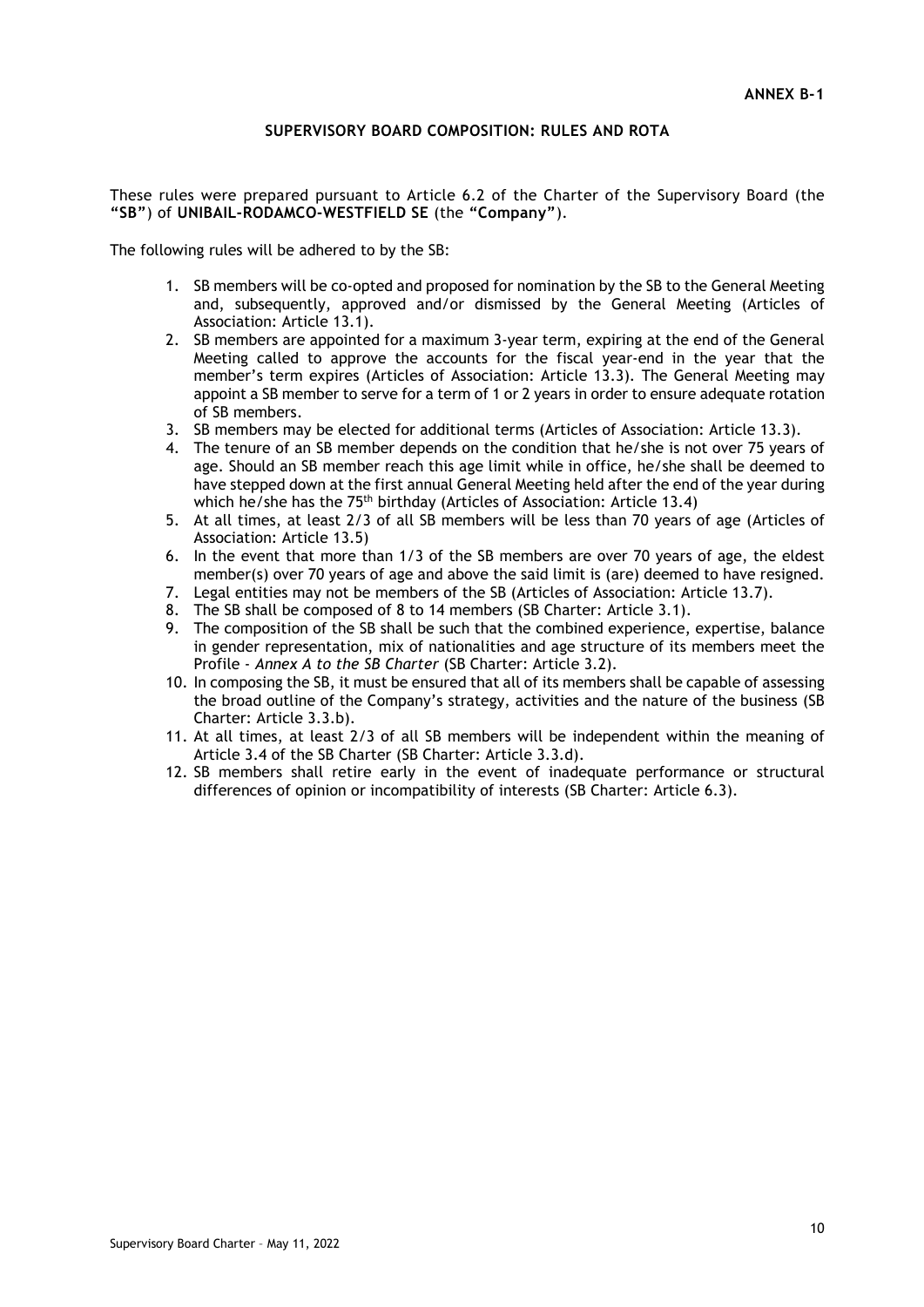# **URW SB RENEWAL & RESIGNATION ROTA**

| Name                                          | <b>Birth</b><br>Year | Latest<br><b>Position</b>                              | 2014 | 2015 | 2016 | 2017 | 2018 | 2019 | 2020  | 2021 | 2022 | 2023 | 2024 | 2025 | 2026 |
|-----------------------------------------------|----------------------|--------------------------------------------------------|------|------|------|------|------|------|-------|------|------|------|------|------|------|
| Léon Bressler<br>Appointed in 2020            | 1947                 | <b>Managing</b><br>Partner                             |      |      |      |      |      |      | A     |      |      | χ    |      |      |      |
| Julie Avrane<br>Appointed in 2020             | 1971                 | <b>Senior Partner</b>                                  |      |      |      |      |      |      | $A^*$ |      | X    |      |      | X    |      |
| Cécile Cabanis<br>Appointed in 2020           | 1971                 | <b>Deputy CEO</b>                                      |      |      |      |      |      |      | $A^*$ |      | X    |      |      | X    |      |
| <b>Michel Dessolain</b><br>Appointed in 2022  | 1955                 | <b>Special</b><br>Advisor to the<br><b>MB Chairman</b> |      |      |      |      |      |      |       |      | A    |      |      | X    |      |
| Susana Gallardo<br>Appointed in 2020          | 1964                 | Non-Exec.<br>board<br>member                           |      |      |      |      |      |      | A     |      |      | X    |      |      | X    |
| Dagmar Kollmann<br>Appointed in 2014          | 1964                 | <b>CEO</b>                                             | A    |      |      | X    |      |      | X     |      | X    |      |      | X    | X    |
| John McFarlane<br>Appointed in 2018           | 1947                 | Chairman                                               |      |      |      |      | A    |      |       | X    |      | X    |      |      |      |
| <b>Roderick Munsters</b><br>Appointed in 2017 | 1963                 | <b>CEO</b>                                             |      |      |      | A    |      |      | X     |      |      | X    |      |      | X    |
| <b>Xavier Niel</b><br>Appointed in 2020       | 1967                 | Chairman                                               |      |      |      |      |      |      | A     |      |      | X    |      |      | X    |
| Aline Sylla-Walbaum<br>Appointed in 2021      | 1972                 | Managing<br><b>Director</b>                            |      |      |      |      |      |      |       | A    |      |      | χ    |      |      |

A = appointed to Unibail-Rodamco-Westfield SE

 $X =$  potential renewal or expiration of term

This resignation rota has been prepared to ensure staggering of members' resignation/reappointment

\* = co-opted at the December 23, 2020 SB Meeting, and ratified at the May 12, 2021 General Meeting of Shareholders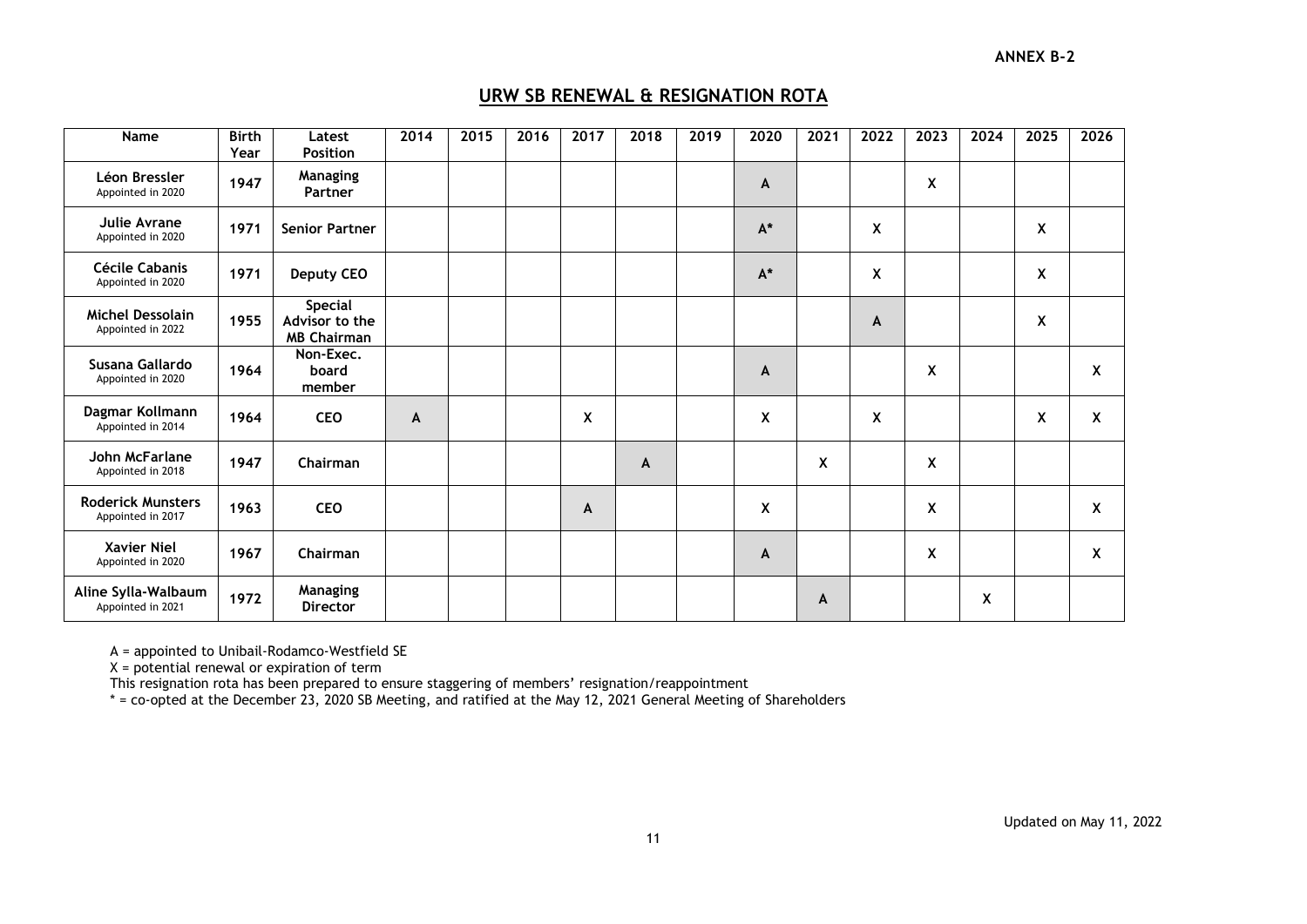# **AUDIT COMMITTEE CHARTER**

This charter was adopted pursuant to Article 5.2 of the charter (the **"SB Charter**") of the Supervisory Board (the **"SB")** of **UNIBAIL-RODAMCO-WESTFIELD SE** (the "**Company**") and was last amended on May 11, 2022.

#### **Article 1. Responsibilities**

- 1.1. Without prejudice to Article 5.1 of the SB Charter, the Audit Committee advises the SB in relation to its responsibilities and prepares resolutions of the SB in relation thereto.
- 1.2. With a special focus on accounts, control and risks, the responsibilities of the Audit Committee shall include:
	- a) supervising and advising the Company's Management Board (the **"MB**") on, the effect of risk management and internal control systems, including supervision of the enforcement of the relevant legislation and regulations;
	- b) supervising the submission of financial information by the Company (choice of accounting policies, application and assessment of the effects of new legislation in this area, information on the treatment of estimated entries in the annual accounts, forecasts, etc.);
	- c) supervising the compliance of recommendations and observations of the external statutory auditors;
	- d) supervising the Company's tax planning policy;
	- e) supervising the Company's financing;
	- f) maintaining frequent contact and supervising the relationship with the external statutory auditors, including in particular:
		- (i) assessing the external auditor's independence, remuneration and any nonauditing work for the Company;
		- (ii) determining the involvement of the external statutory auditors in respect of the contents and publication of financial reporting by the Company other than the annual accounts, and
		- (iii) taking note of irregularities in respect of the content of the financial reporting as may be reported by the external statutory auditors;
	- g) proposing to the SB, in agreement with the MB, the process to be adopted in selecting external statutory auditors, supervising the selection process, validating the specifications of the role and the firms to be consulted and recommending to the SB the appointment of external statutory auditors by the Company's general meeting of shareholders**;** and
	- h) other important matters concerning the Company's annual accounts.
- 1.3. The SB shall be informed of the deliberations and findings of the Audit Committee in the first SB meeting following the relevant committee meeting.
- 1.4. At least once a year the Audit Committee, shall, together with the MB, report to the SB on the developments concerning the relationship with the external statutory auditors, in particular their independence.
- 1.5. The external statutory auditors shall receive the financial information underlying the adoption of the half yearly accounts and other interim financial reports and shall be given the opportunity to respond to all information.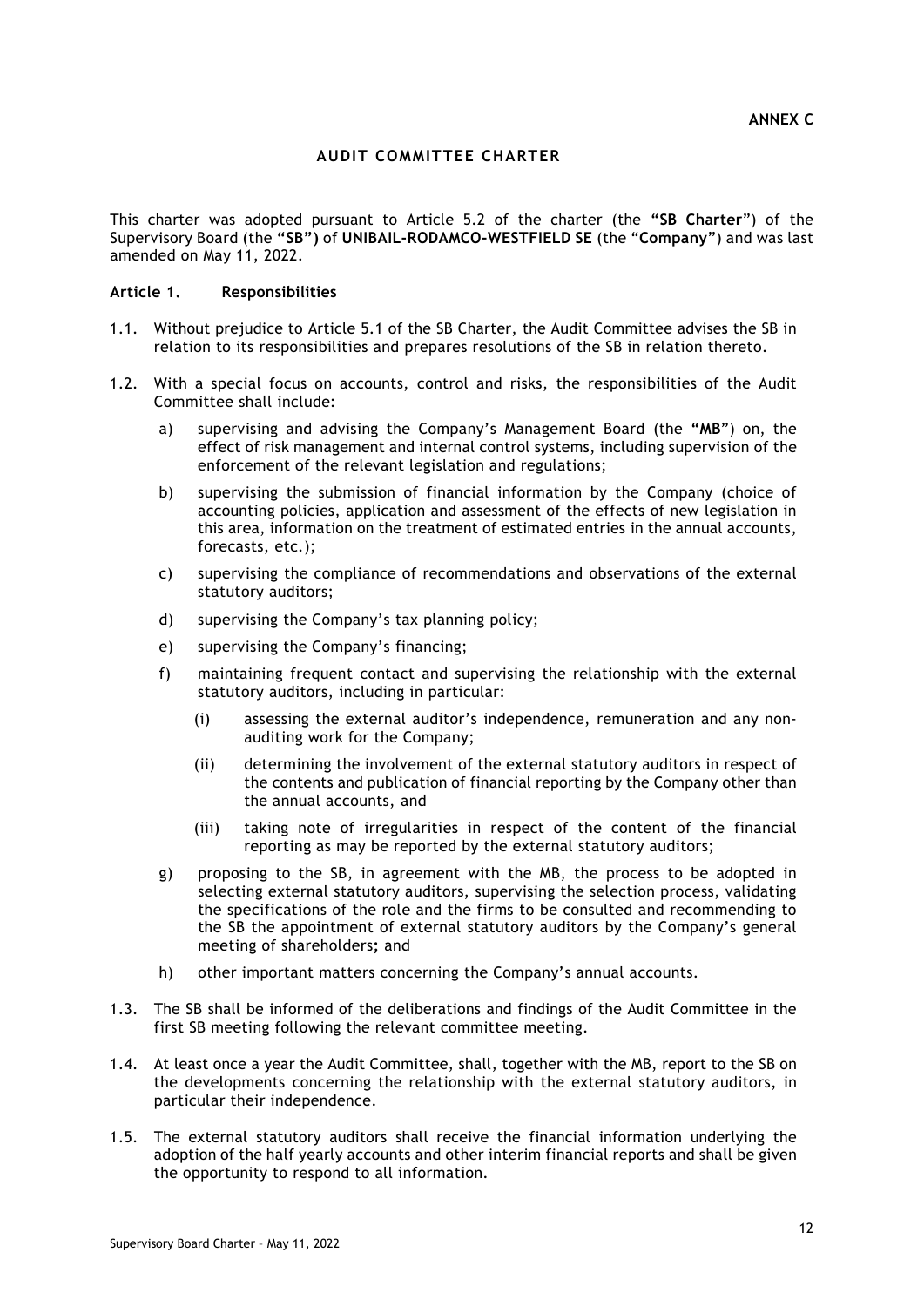## **Article 2. Composition, Expertise and Independence of the Audit Committee**

- 2.1. The Audit Committee shall consist of at least 4 members.
- 2.2. Without prejudice to Article 3.3 of the SB Charter, the following requirements must be observed in composing the Audit Committee:
	- a) at least one of its members must have relevant expertise in financial administration and accounting for listed companies or other large companies exposed to IFRS accounting methods; and
	- b) at least 3/4 of its members must be independent within the meaning of Article 3.4 of the SB Charter.
- 2.3. Upon each member's appointment to the Audit Committee, each member shall receive information with respect to the Company's specific accounting, financial and operational practices.
- 2.4. The Audit Committee shall be assisted by the SB Secretary.

## **Article 3. Chair**

The Chair of the Audit Committee, appointed by the SB, shall be primarily responsible for the proper functioning of the Audit Committee. He/she shall act as the spokesperson of the Audit Committee and shall be the main contact for the SB and the MB.

# **Article 4. Audit Committee Meetings (committee calendar, participants, and minutes)**

- 4.1. The Audit Committee will hold meetings at least on a quarterly basis and whenever one or more of the SB or MB members have requested a meeting. Audit Committee meetings are generally held at the Company's registered office, but may also take place elsewhere. MB members shall attend the meetings unless the Audit Committee expresses a wish to meet without the MB members or to meet only with the MB Chairman, the Chief Financial Officer**,** or the Company's external statutory auditors.
- 4.2. The Audit Committee will at least twice a year hold a meeting with the Company's external statutory auditors without any of the MB members being present.
- 4.3. Audit Committee meetings shall be convened by the SB Secretary on behalf of the member(s) of the SB or the MB requesting the meeting. Where practically possible, notices convening a meeting and the agenda of items and documents to be considered and discussed therein shall be received by each member of the Audit Committee at least 3 days prior to the meeting.
- 4.4. The meetings of the Audit Committee shall be held in English and minutes of the meeting shall be prepared in English.
- 4.5. Minutes of the meeting shall be prepared. They shall generally be adopted in the next meeting. If all members of the Audit Committee agree on the contents of the minutes they may be adopted earlier. The minutes shall be signed for adoption by the Chair of the Audit Committee and shall be dispatched to all members of the SB as soon as practically possible.
- 4.6. The SB shall be informed of the deliberations and findings of the Audit Committee in the first SB meeting following the relevant Audit Committee meeting.
- 4.7. The Audit Committee will perform an annual review of its functioning and report the conclusions to the SB.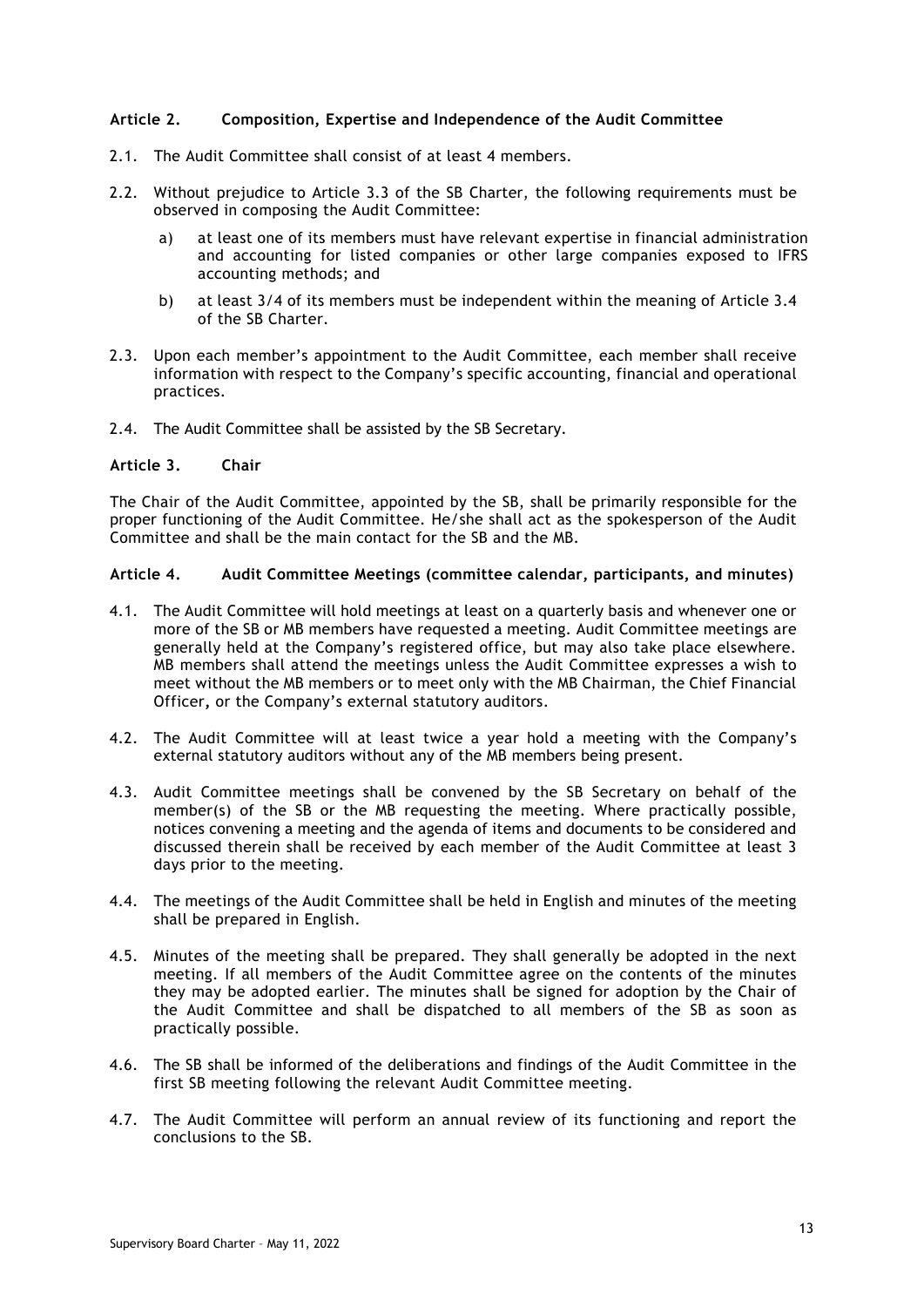## **GOVERNANCE, NOMINATION AND REMUNERATION COMMITTEE CHARTER**

This charter was adopted pursuant to Article 5.2 of the charter (the **"SB Charter**") of the Supervisory Board (the **"SB**") of **UNIBAIL-RODAMCO-WESTFIELD SE** (the **"Company**") and was last amended on May 11, 2022.

#### **Article 1. Responsibilities**

- 1.1. Notwithstanding Article 5.1 of the SB Charter, the Governance, Nomination and Remuneration Committee (the "**GNRC**") advises the SB in relation to its responsibilities and prepares resolutions of the SB in relation thereto.
- 1.2. The responsibilities of the GNRC shall include:

## **A. Governance**

- 1.3. Reviewing and assessing the adequacy of the Company's corporate governance practices and rules and evaluating the Company's compliance with its corporate governance rules through an annual Compliance Report;
- 1.4. Identifying and advising the SB on emerging corporate governance issues or significant developments in the applicable laws and/or corporate governance practices;
- 1.5. Making recommendations to the SB on all matters of corporate governance and on any corrective action to be taken; including advising on the SB's and SB committees' organisation, memberships, functions, duties and responsibilities.
- 1.6. Evaluating, developing and recommending to the SB (changes in) the group's corporate governance policies and arrangements appropriate for the Company and consistent with best practices;
- 1.7. Reviewing and advising the SB on insider and related party transactions and /or conflict of interest matters involving SB or MB members;
- 1.8. Ensuring that the Company's corporate governance policies and the Company's practices are transparently described in the Company's universal registration document and on the Company's website;
- 1.9. Annually evaluating the functions of the Group Director of Internal Audit and Compliance and recommending to the SB the (re-)appointment of the Group Director of Internal Audit and Compliance, upon proposal of the CEO.

#### **B. Nomination**

- 1.10. Preparing the profile and selection criteria and appointment procedures for the Company's (independent) SB members;
- 1.11. Preparing the profile and selection criteria for the Company's MB members;
- 1.12. Periodically evaluating the scope and composition of the MB, the SB and its committees, and proposing possible changes in the profile of the SB and, as the case may be, in the composition of the SB committees in relation thereto;
- 1.13. Periodically evaluating the functioning of the individual SB (committee) members, the MB Chairman and the recommendations by the MB Chairman on the performance of the other MB members, and reporting the results thereof to the SB;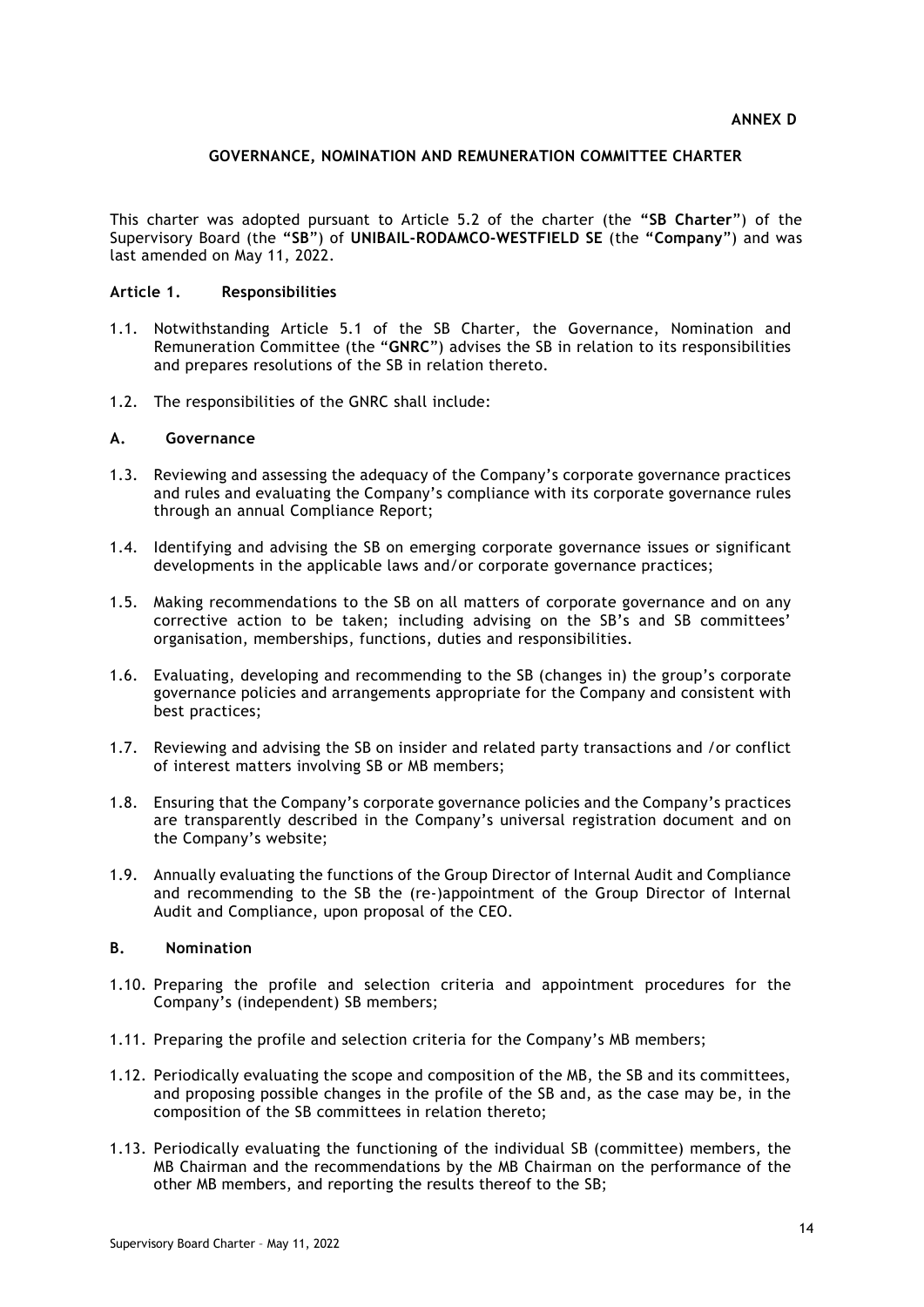- 1.14. Proposing the (re-)appointments of members of the SB and MB;
- 1.15. Supervising the policy of the MB in relation to the selection and appointment criteria for senior management; reviewing the Company's human resources policy;
- 1.16. Preparing the annual SB self-assessment process: the SB itself; the SB in relation to the MB; the Secretariat supporting the SB;
- 1.17. Such other nomination and related matters as may come to the attention of the GNRC.

## **C. Remuneration**

- 1.18. Preparing a proposal for the SB concerning the remuneration of the Company's Chairman of the MB and the recommendations by the MB Chairman for the remuneration of the other MB members, including where relevant but not limited to the terms and conditions of their contracts, bonus, pension rights, Company's long-term incentive plan and/or other incentive arrangements, severance pay and other forms of compensation as well as the performance criteria and the application thereof;
- 1.19. Reviewing and preparing proposals for the SB on the Company's remuneration policy;
- 1.20. Reviewing the allocation of Performance Stock Options and Performance Shares;
- 1.21. Such other, remuneration related, matters as may come to the attention of the GNRC;
- 1.22. Subject to, if applicable, the vote of such remuneration at a Shareholders' General Meeting pursuant to applicable law.

## **Article 2. Composition, Expertise and Independence of the GNRC**

- 2.1. The GNRC shall consist of at least 4 members.
- 2.2. At least 3/4 of the members of the GNRC shall be independent within the meaning of Article 3.4 of the SB Charter.
- 2.3. The GNRC shall be assisted by the Chief Resources and Sustainability Officer, the Group General Counsel and the SB Secretary.

#### **Article 3. Chair**

The Chair of the GNRC, appointed by the SB, shall be primarily responsible for the proper functioning of the GNRC. He/she shall act as the spokesperson of the GNRC and shall be the main contact for the SB and the MB.

#### **Article 4. GNRC Meetings (committee calendar, participants, minutes)**

- 4.1. The GNRC will hold a meeting at least 2 times a year and whenever one or more SB or MB members request a meeting. GNRC meetings are generally held at the Company's registered office, but may also take place elsewhere.
- 4.2. GNRC meetings shall be convened by the SB Secretary on behalf of the SB or MB member(s) requesting the meeting. Where practically possible, notices convening a meeting and the agenda of items to be considered and discussed therein shall be received by the GNRC members at least 3 days prior to the meeting.
- 4.3. Meetings of the GNRC shall be attended by its members and by the persons invited by the Chair of the GNRC. The MB Chairman, the Chief Resources and Sustainability Officer and the Group General Counsel shall attend the meetings unless the GNRC expresses a wish to meet without them.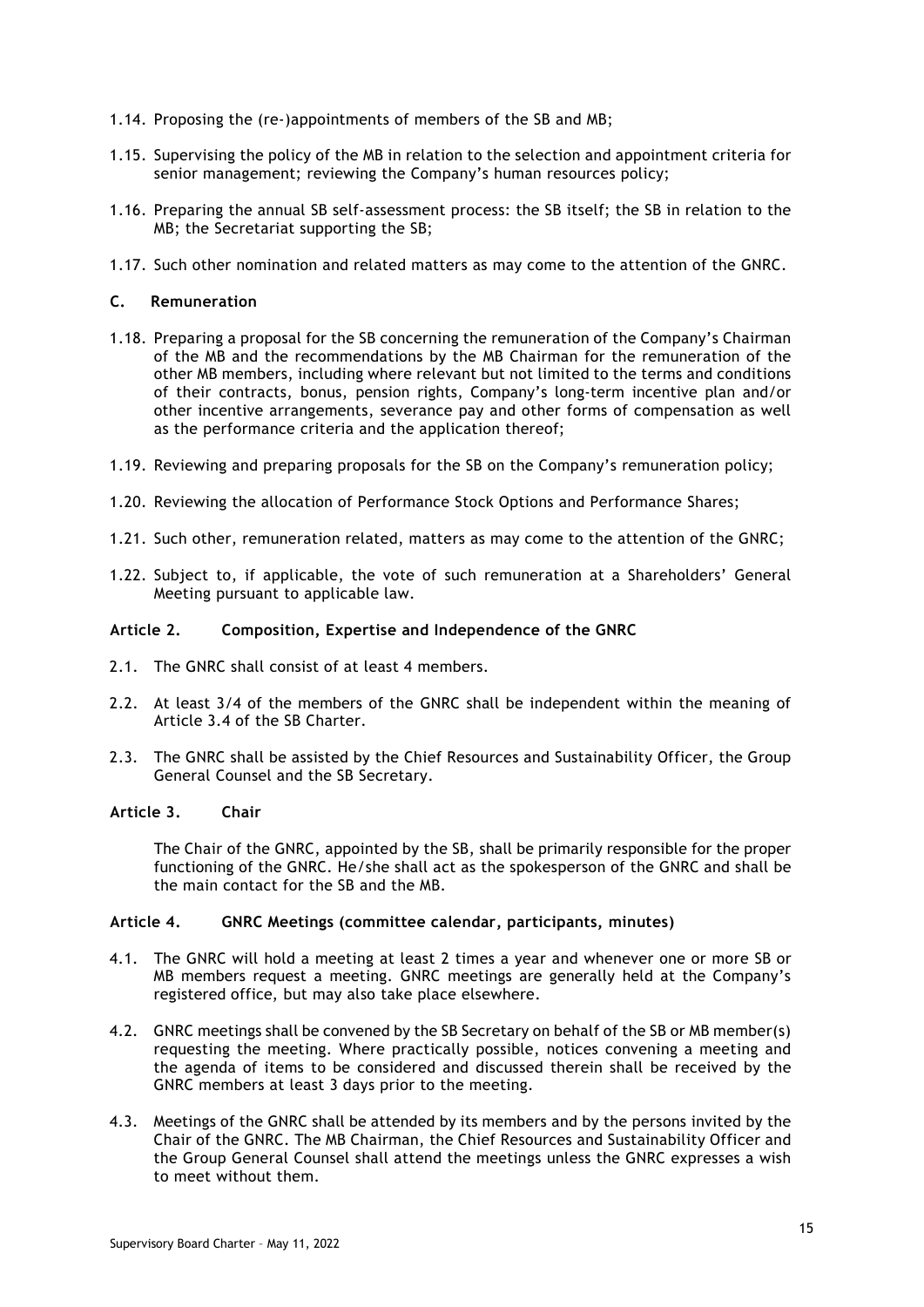- 4.4. The meetings of the GNRC shall be held in English and minutes of the meeting shall be prepared in English.
- 4.5. Minutes of the meeting shall be prepared. These minutes shall generally be adopted in the next meeting. The minutes shall be signed for adoption by the Chair of the GNRC and shall be dispatched to all GNRC members as soon as practically possible.
- 4.6. The SB shall be informed of the deliberations and findings of the GNRC in the first SB meeting following the relevant committee meeting.
- 4.7. The GNRC will perform an annual review of its functioning and report the conclusions to the SB.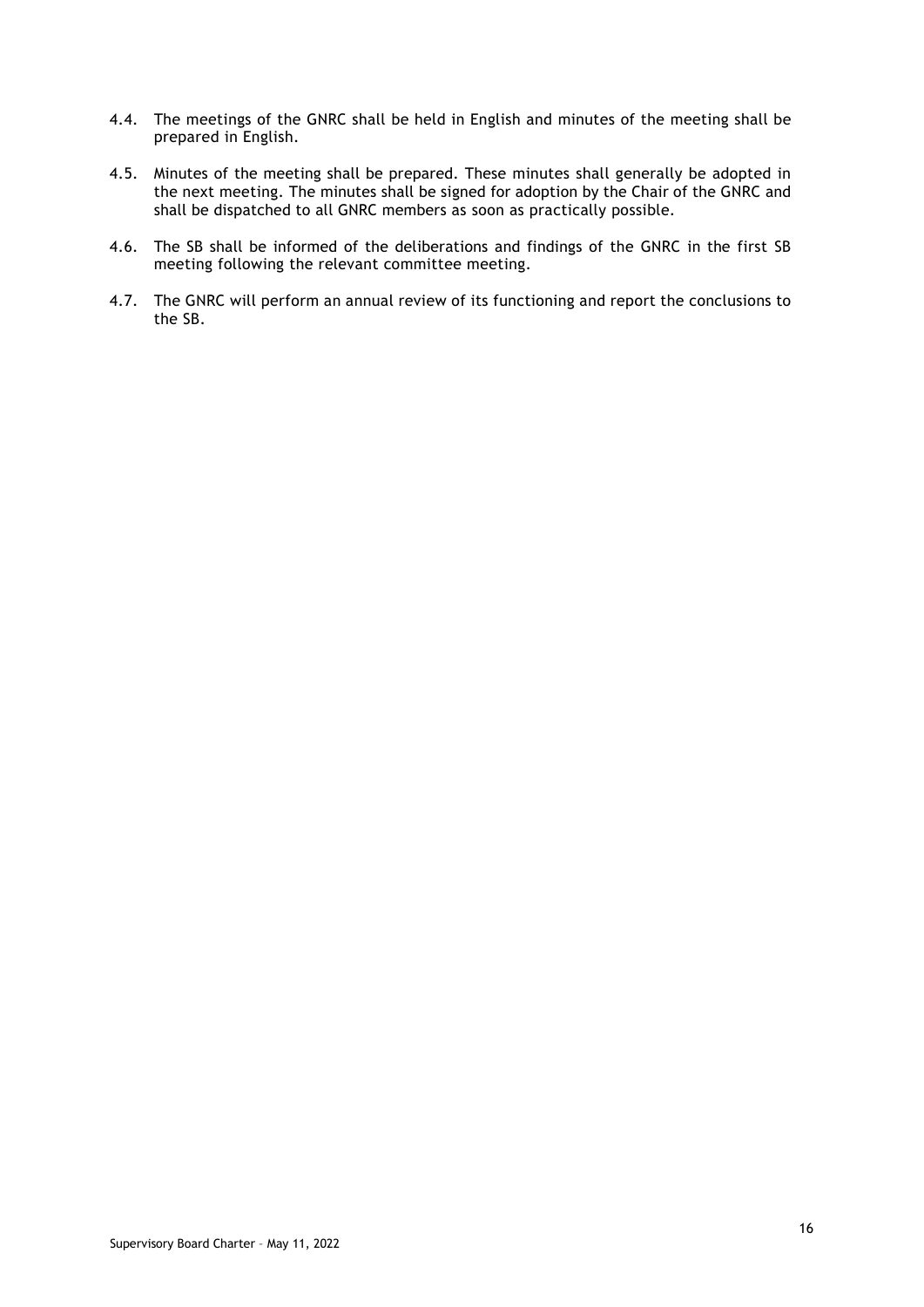#### **DECISIONS OF THE MANAGEMENT BOARD REQUIRING THE PRIOR APPROVAL OF THE SUPERVISORY BOARD**

1. In accordance with Article 11 paragraph 5 of the Company's Articles of Association, the following proposed decisions of the Management Board require the prior approval of the Supervisory Board:

- (a) Any acquisition of an asset or several assets (including the acquisition of real estate properties (*immeubles par nature*) and the acquisition of all or part of shareholdings), directly or through legal entities, exceeding the amounts laid down by the Supervisory Board in its internal charter.
- (b) Investments and capital expenditures for internal development exceeding the amounts laid down by the Supervisory Board in its internal charter.
- (c) Any sale of an asset or several assets (including the disposal of real estate properties (*immeubles par nature*) and the sale of all or part of shareholdings), directly or through legal entities, exceeding the amounts laid down by the Supervisory Board in its internal charter.
- (d) Any additional indebtedness or security interests exceeding the amounts laid down by the Supervisory Board in its internal charter.
- (e) Outsourcing asset management and retail management activities or asset and retail management responsibilities to third parties if this involves more than twenty-five per cent (25%) of the total value of the investments and participations of the Company.
- (f) Transferring the entire or a material part of the business to a third party exceeding the amounts laid down by the Supervisory Board in its internal charter.
- (g) Making significant changes in governance and/or organisational structure of the group, including allocation of tasks within the Management Board, approval of amendment to the Management Board Charter, relocation of group central functions and the taking of any step that might affect the SIIC regime provided for in Article 208 C of the French General Tax Code (*Code Général des Impôts*) or any other favourable tax exempt status in any other country.
- (h) Any overall remuneration policies of the group and remuneration of the Management Board subject to, if applicable, the vote of such remuneration at a Shareholders' General Meeting pursuant to applicable law.
- (i) Participating or otherwise taking an interest in other companies or businesses and to terminate or modify such participation or interest (including any change to the participation held by the Company in Unibail-Rodamco-Westfield N.V.), exceeding the amounts laid down by the Supervisory Board in its internal charter.
- (j) Any off-balance sheet commitment exceeding the amounts laid down by the Supervisory Board in its internal charter.
- (k) To submit to the shareholder's general meeting a proposal to amend the Company's Articles of Association.
- (l) To submit a proposal to (re-)appoint or dismiss the Company's external statutory auditors or its main subsidiaries and to review the fees of the external auditors.
- (m) To submit a proposal to the General Meeting for authorization *(délégation de compétence)* to, subject to the Stapled Security Principle (as defined in article 6 in the Company's Articles of Association), issue or repurchase stapled shares of the Company.
- (n) To modify the Company's dividend policy and the declaration of the interim dividends and all dividends to be distributed.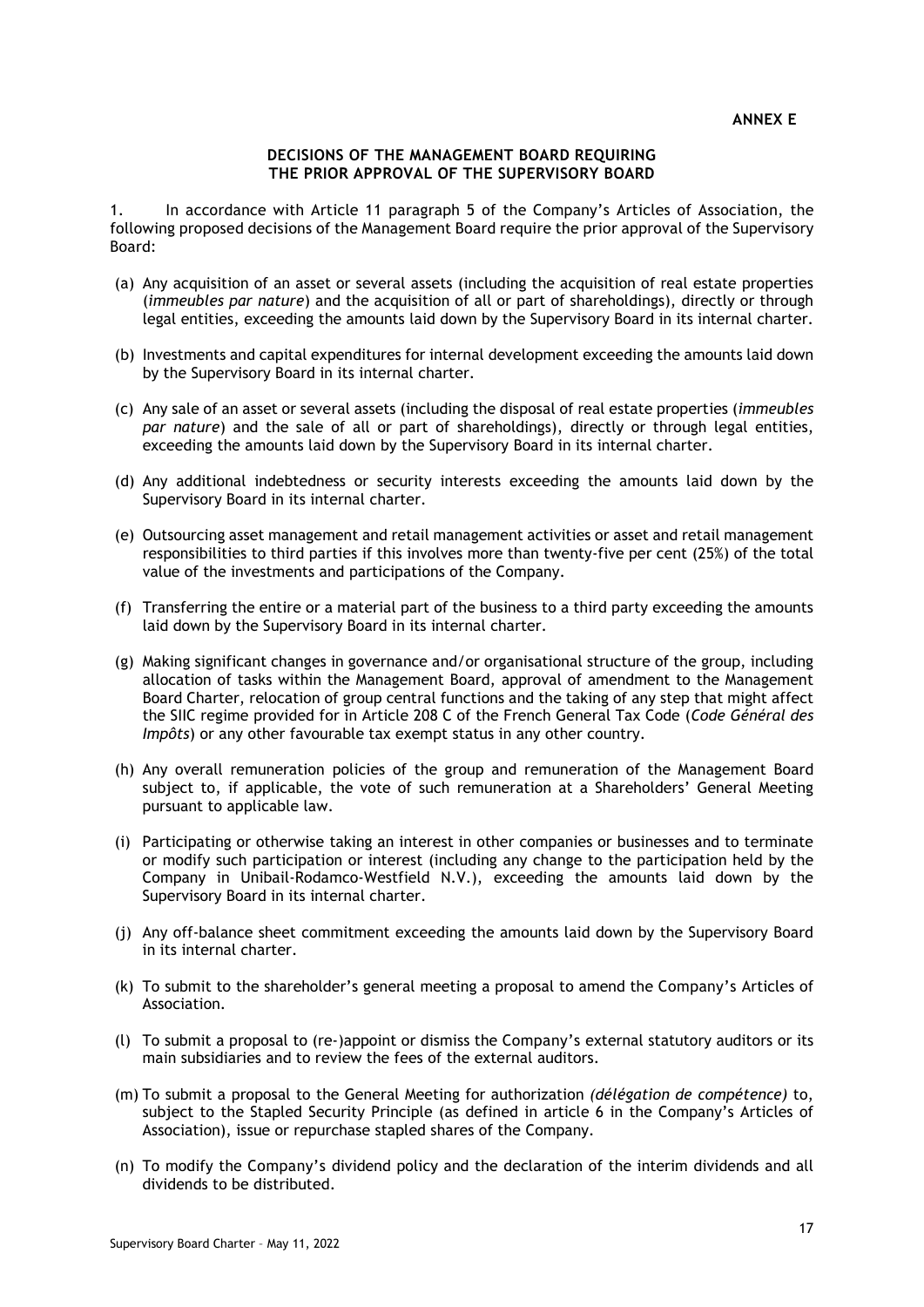- (o) To participate or otherwise take an interest in or enter into an agreement with other companies or businesses on the basis of which these companies or businesses obtain the right of recommendation or appointment of Supervisory Board members.
- (p) To submit applications for a moratorium or file petitions for the bankruptcy of the Company or any company of the group.
- (q) To submit a proposal to dissolve or wind up the Company or its main subsidiaries.
- (r) To enter into a transaction in which there is a conflict of interest or is deemed to exist between Supervisory Board or Management Board members on the one hand, and the Company on the other hand for the purposes of Articles L 225-86 and seq. of the French Commercial Code (*Code de commerce*).
- (s) To amend the Company's insider trading rules.
- (t) To approve the Group's strategy and its annual budget, as submitted by the Management Board upon presentation of the financial statements for the ended fiscal year.

On February 9, 2011, the SB decided to determine, for the purposes of the present SB charter, the thresholds referred to in Article 11 paragraph 5 of the Articles of Association of the Company**,** as follows:

| No  | Type of decision                                                                                                                                                                                                                   | <b>Threshold</b>                                                                                                                                                                                                                                                                                                                                                                                                                                                                                                                                                                                                                                                                                                                                                                                                                                               |  |  |  |  |
|-----|------------------------------------------------------------------------------------------------------------------------------------------------------------------------------------------------------------------------------------|----------------------------------------------------------------------------------------------------------------------------------------------------------------------------------------------------------------------------------------------------------------------------------------------------------------------------------------------------------------------------------------------------------------------------------------------------------------------------------------------------------------------------------------------------------------------------------------------------------------------------------------------------------------------------------------------------------------------------------------------------------------------------------------------------------------------------------------------------------------|--|--|--|--|
| 5.a | Acquisitions of an asset or<br>several assets (including the<br>acquisition of real estate<br>properties (immeubles par<br>nature) and acquisitions of<br>all or part of shareholdings),<br>directly or through legal<br>entities: | Such transactions require the prior approval of the SB<br>provided they involve, in scope of consolidation (impact<br>consolidated accounts), amounts in excess of<br>on<br>$£25,000,000$ (twenty five million euros) per legal<br>transaction or in the aggregate for related legal<br>amount will<br>transactions.<br><b>This</b><br>be<br>increased<br>to<br>€500,000,000 (five hundred million euros) in respect of any<br>transaction concerning assets and/or activities within a<br>country and/or sector that the Group operates in (the<br>"Group Strategy"). When immediate commitment of the<br>MB is required, the threshold of €500,000,000 (five<br>hundred million euros) will be increased to €700,000,000<br>(seven hundred million euros) provided a prior dialogue<br>between the CEO and the SB Chairman and SB Vice-Chair<br>takes place. |  |  |  |  |
| 5.b | <b>Investments</b><br>and<br>capital<br>expenditures<br>for<br>internal<br>development:                                                                                                                                            | Such transactions require the prior approval of the SB<br>provided they involve, in scope of consolidation (impact<br>on consolidated accounts), amounts in excess of<br>$£25,000,000$ (twenty five million euros) per legal<br>transaction or in the aggregate for related legal<br><b>This</b><br>will<br>transactions.<br>amount<br>be<br>increased<br>to<br>€500,000,000<br>(five hundred million euros) for<br>any<br>transaction concerning assets and/or activities within the<br>Group Strategy. When immediate commitment of the MB<br>is required, the threshold of €500,000,000 (five hundred<br>million euros) will be increased to €700,000,000 (seven<br>hundred million euros) provided a prior dialogue between<br>the CEO and the SB Chairman and SB Vice-Chair takes<br>place.                                                               |  |  |  |  |